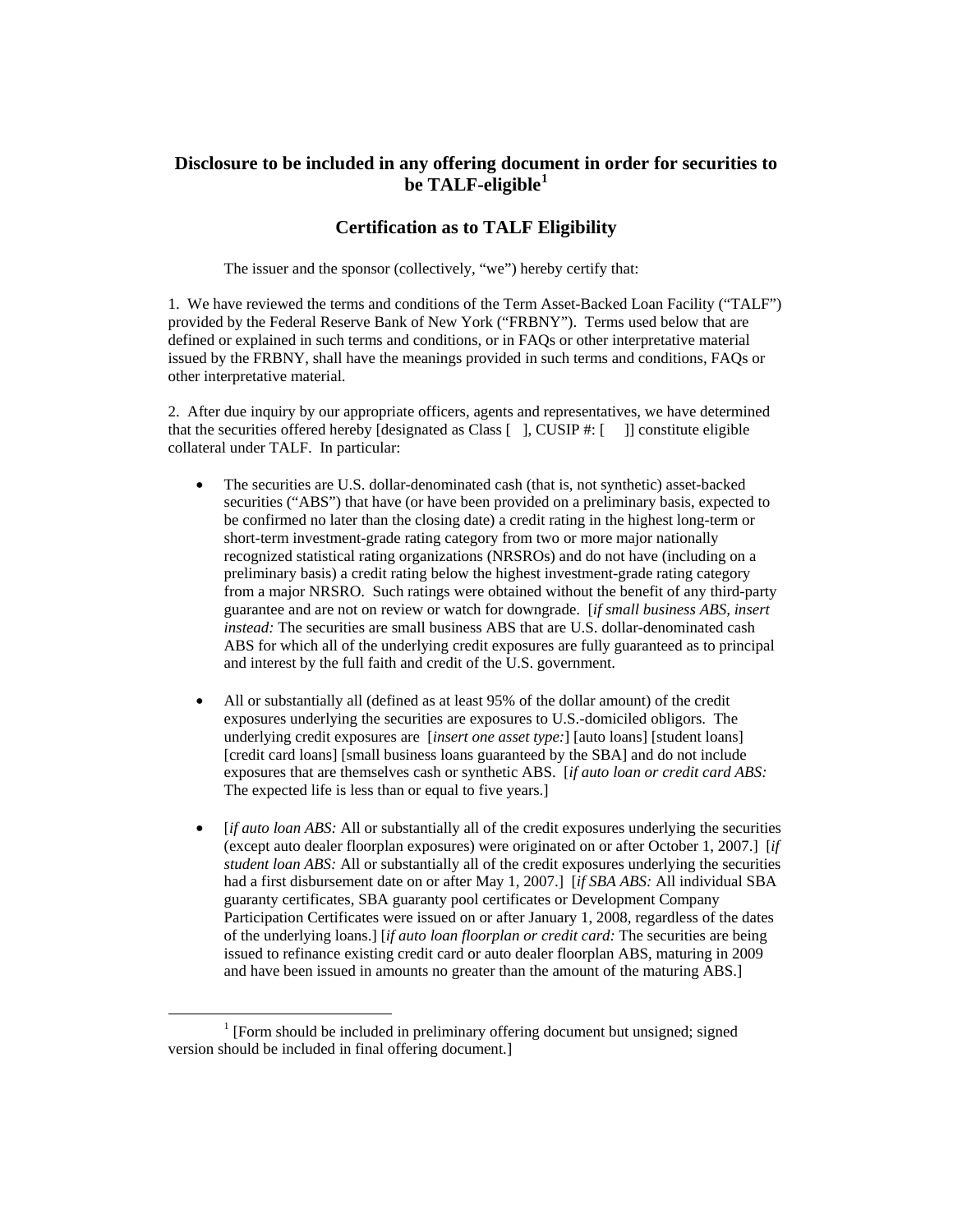"Substantially all" for purposes of this paragraph means 85% or more of the dollar amount.

3. We have caused a nationally recognized independent accounting firm that is registered with the Public Company Accounting Oversight Board to deliver to the FRBNY, no later than four business days before the closing date of this offering, an accountants' report in a form acceptable to the FRBNY.

4. We understand that purchasers of the securities offered hereby that are affiliates of either the originators of assets that are securitized in this offering or the issuer or sponsor of this offering will not be able to use these securities as TALF collateral.

5. We hereby undertake that, until the maturity of the securities offered hereby, we will issue a press release and notify the FRBNY and all registered holders of the securities if we determine that the statements set forth in Items 2 and 3 above were not correct when made or have ceased to be correct. We will issue such press release and make such notification no later than 9:00 a.m. on the fourth business day after we make such determination; *provided* that we undertake to provide same business-day notice of any change in credit rating issued by any major NRSRO (including any change in the final rating compared to a preliminary rating) that occurs after pricing of this offering and on or prior to the closing date.

6. We hereby represent and warrant to the FRBNY and TALF LLC that (i) this [prospectus][offering memorandum] and (ii) this [prospectus][offering memorandum], when taken as whole together with all information provided by us or on our behalf to any nationally recognized statistical rating organization in connection with this offering, does not contain any untrue statement of a material fact or omit to state a material fact necessary in order to make the statements therein, in the light of the circumstances under which they were made, not misleading.

7. We acknowledge that the FRBNY and TALF LLC (in accepting the securities offered hereby as collateral), will rely upon this certification and will suffer damages if such certification is incorrect. The sponsor (and, if required by the terms of the form referred to below, the sponsor's direct or indirect ultimate parent) has executed and delivered to the FRBNY an undertaking, in the form prescribed by the FRBNY, under which the sponsor (and, if applicable, its direct or indirect ultimate parent) has agreed to indemnify FRBNY and TALF LLC and their respective affiliates against losses incurred or suffered by them arising out of any misrepresentation or breach of warranty made or to be performed by us in this certification.

[Name of Sponsor] [Name of Issuer]

By: \_\_\_\_\_\_\_\_\_\_\_\_\_\_\_\_\_\_ By: \_\_\_\_\_\_\_\_\_\_\_\_\_\_\_\_\_\_\_\_ Name: Name: Title: Title: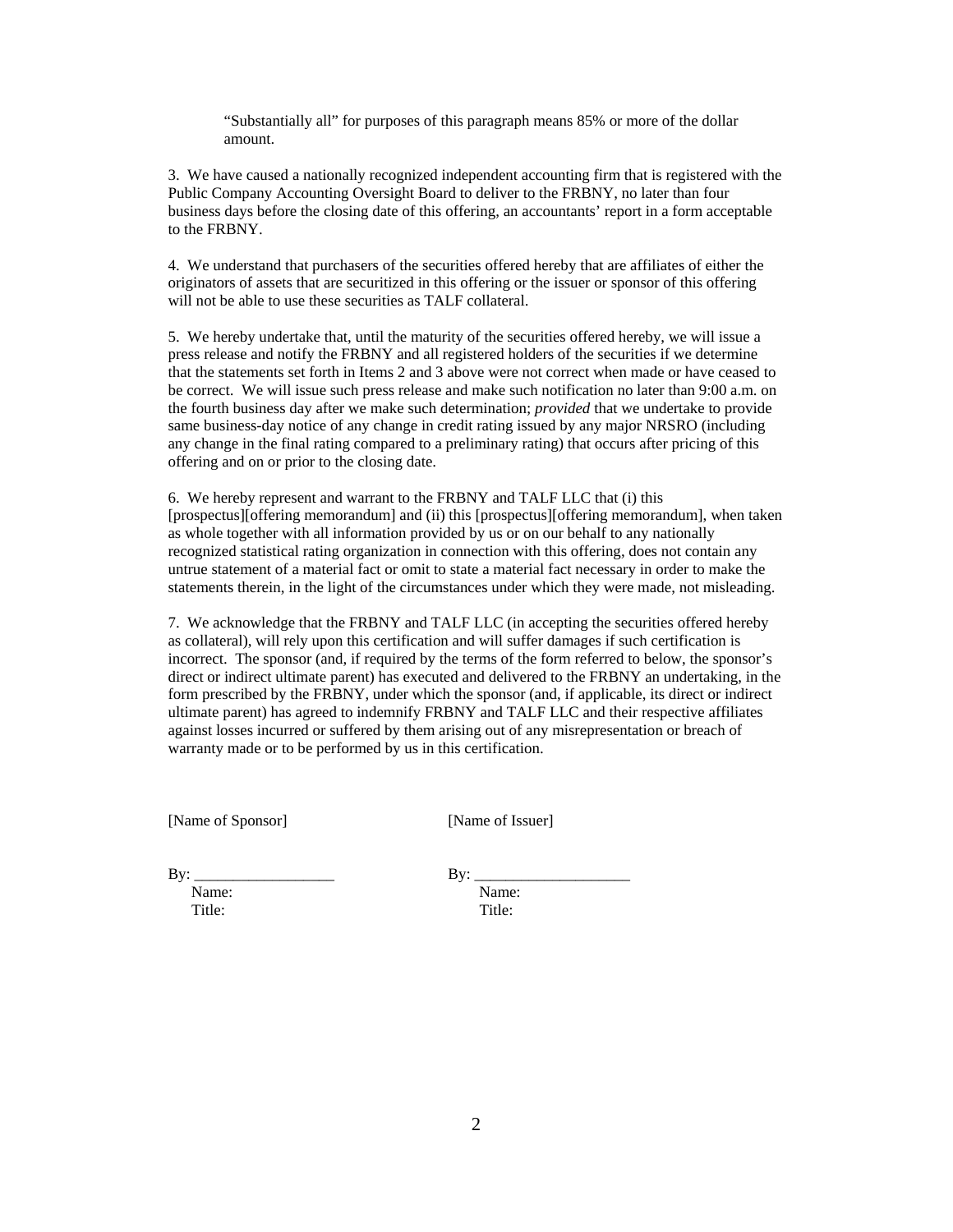## **FORM OF INDEMNITY UNDERTAKING[2](#page-2-0)**

*[Do not include this undertaking in the offering document. A copy of signed certification (with the name of the relevant security and CUSIP # included on each page) should be attached to this undertaking and the original undertaking shall be delivered to the FRBNY at the following addresses: FRBNY, TALF Compliance, 33 Liberty Street, New York, NY 10045 and, electronically, to talf.compliance@ny.frb.org.]*

The undersigned ([collectively] "**we**") hereby [jointly and severally] indemnify TALF LLC, the Federal Reserve Bank of New York ("**FRBNY**"), their affiliates and their respective successors and assignees, against, and agree to hold each of them harmless from any and all damage, loss, liability and expense (including reasonable expenses of investigation and reasonable attorneys' fees and expenses in connection with any action, suit or proceeding whether involving a third-party claim or a claim solely between any of the undersigned and any of them and including any incidental, indirect or consequential damages, losses, liabilities or expenses, and any lost profits or diminution in value) ("**Damages**") incurred or suffered by TALF LLC, FRBNY, any of their affiliates or any of their respective successors and assignees arising out of any misrepresentation or breach of warranty (each such misrepresentation and breach of warranty a "**Warranty Breach**") or breach of undertaking made by the undersigned in the "Certification as to TALF Eligibility" attached hereto.

The party seeking indemnification hereunder (the "**Indemnified Party**") agrees to give prompt notice in writing to the party against whom indemnity is to be sought (the "**Indemnifying Party**") of the assertion of any claim or the commencement of any suit, action or proceeding by any third party ("**Third Party Claim**") in respect of which indemnity may be sought hereunder. Such notice shall set forth in reasonable detail such Third Party Claim and the basis for indemnification (taking into account the information then available to the Indemnified Party). The failure to so notify the Indemnifying Party shall not relieve the Indemnifying Party of its obligations hereunder, except to the extent such failure shall have materially and adversely prejudiced the Indemnifying Party. The Indemnifying Party shall be entitled to participate in the defense of any Third Party Claim and, subject to the limitations set forth below, shall be entitled to control and appoint lead counsel for such defense, in each case at its own expense; *provided* that prior to assuming control of such defense, the Indemnifying Party must (i) acknowledge that it would have an indemnity obligation for the Damages resulting from such Third Party Claim as provided above and (ii) furnish the Indemnified Party with evidence that the Indemnifying Party has adequate resources to defend the Third Party Claim and fulfill its indemnity obligations hereunder. The Indemnifying Party shall not be entitled to assume or maintain control of the defense of any Third Party Claim and shall pay the fees and expenses of counsel retained by the Indemnified Party if (a) the Indemnifying Party does not deliver the acknowledgment referred to in clause (i) of the preceding sentence within 30 days of receipt of notice of the Third Party Claim, (b) the Third Party Claim seeks an injunction or equitable relief against the Indemnified Party or

<span id="page-2-0"></span> $\overline{\phantom{a}}$  $\frac{1}{2}$  [If the sponsor is a special purpose vehicle, the sponsor's direct or indirect ultimate parent must also execute this Indemnity Undertaking. In such case, the bracketed phrases shall be included in the Undertaking.]

Name of Class of Security to which the Undertaking relates:  $\overline{\text{CUSIP}}$  #: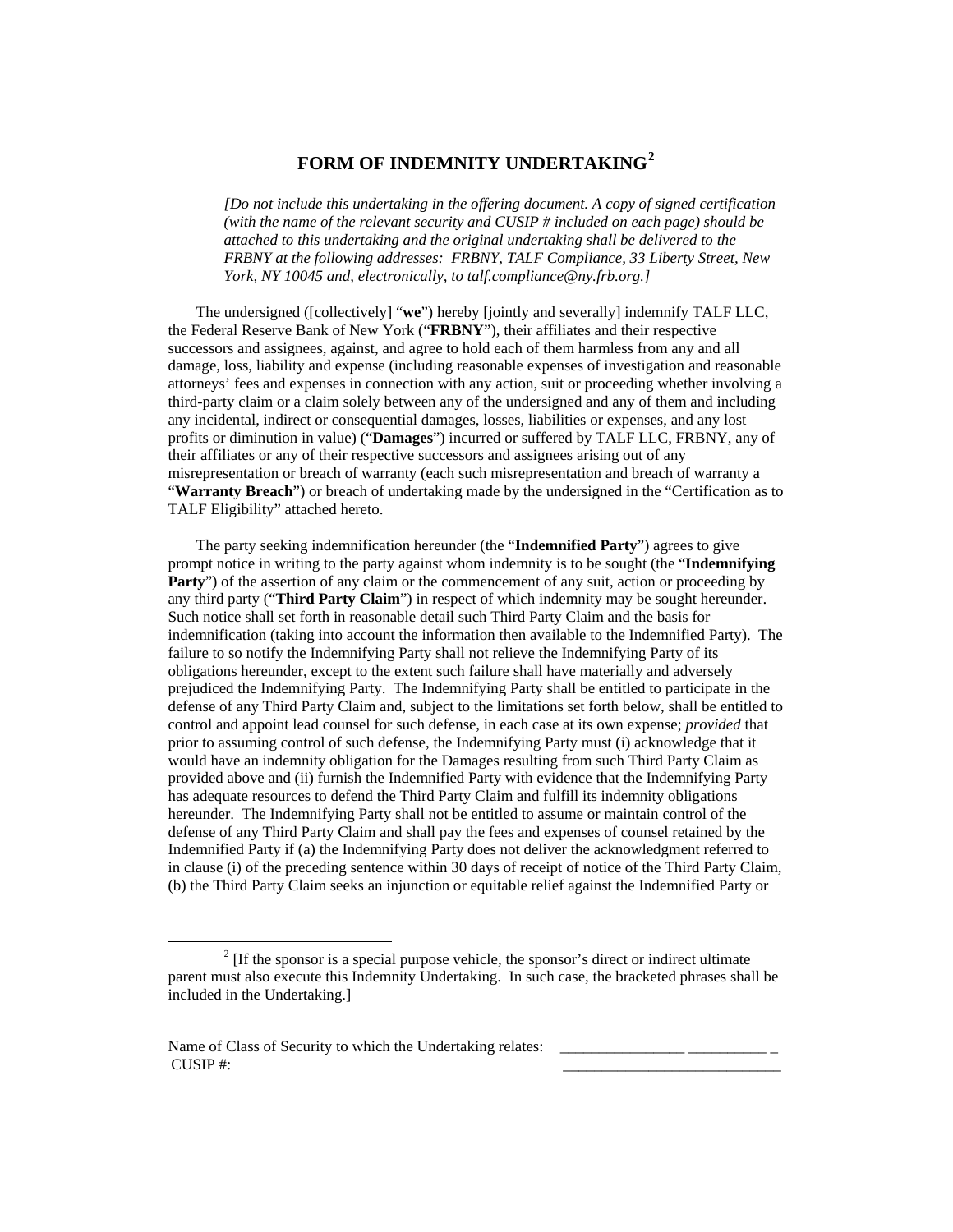any of its affiliates or (c) the Indemnifying Party has failed or is failing to prosecute or defend vigorously the Third Party Claim.

If the Indemnifying Party shall assume the control of the defense of any Third Party Claim in accordance with the provisions hereof, the Indemnifying Party shall obtain the prior written consent of the Indemnified Party before entering into any settlement of such Third Party Claim, if the settlement does not expressly unconditionally release the Indemnified Party and its affiliates from all liabilities and obligations with respect to such Third Party Claim or the settlement imposes injunctive or other equitable relief against the Indemnified Party or any of its affiliates. In circumstances where the Indemnifying Party is controlling the defense of a Third Party Claim in accordance with the provisions above, the Indemnified Party shall be entitled to participate in the defense of any Third Party Claim and to employ separate counsel of its choice for such purpose, in which case the fees and expenses of such separate counsel shall be borne by the Indemnified Party; *provided* that in such event the Indemnifying Party shall pay the fees and expenses of such separate counsel (x) incurred by the Indemnified Party prior to the date the Indemnifying Party assumes control of the defense of the Third Party Claim or (y) if representation of both the Indemnifying Party and the Indemnified Party by the same counsel would create a conflict of interest. Each party shall cooperate, and cause their respective affiliates to cooperate, in the defense or prosecution of any Third Party Claim and shall furnish or cause to be furnished such records, information and testimony, and attend such conferences, discovery proceedings, hearings, trials or appeals, as may be reasonably requested in connection therewith.

In the event an Indemnified Party has a claim for indemnity hereunder that does not involve a Third Party Claim, the Indemnified Party agrees to give prompt notice in writing of such claim to the Indemnifying Party. Such notice shall set forth in reasonable detail such claim and the basis for indemnification (taking into account the information then available to the Indemnified Party). The failure to so notify the Indemnifying Party shall not relieve the Indemnifying Party of its obligations hereunder, except to the extent such failure shall have materially and adversely prejudiced the Indemnifying Party. If the Indemnifying Party does not notify the Indemnified Party within 30 days following the receipt of a notice with respect to any such claim that the Indemnifying Party disputes its indemnity obligation to the Indemnified Party for any Damages with respect to such claim, such Damages shall be conclusively deemed a liability of the Indemnifying Party and the Indemnifying Party shall promptly pay to the Indemnified Party any and all Damages arising out of such claim. If the Indemnifying Party has timely disputed its indemnity obligation for any Damages with respect to such claim, the parties shall proceed in good faith to negotiate a resolution of such dispute and, if not resolved through negotiations, such dispute shall be resolved by litigation and each party hereby unconditionally and irrevocably submits itself to the exclusive jurisdiction of the courts of the United States for the Southern District of New York, and appellate courts thereof; *provided* that, notwithstanding the foregoing, if there is no basis for federal jurisdiction in respect of any such legal action or proceeding or recognition and enforcement action, then each party submits for itself and its property in any such legal action or proceeding or recognition and enforcement action to the exclusive jurisdiction of the courts of the State of New York located in the Borough of Manhattan in New York City, and appellate courts thereof.

### **EACH PARTY HERETO HEREBY UNCONDITIONALLY AND IRREVOCABLY WAIVES ANY AND ALL RIGHT TO TRIAL BY JURY IN ANY ACTION, SUIT, COUNTERCLAIM, OR CROSS CLAIM ARISING IN CONNECTION WITH, OUT OF, OR OTHERWISE RELATING TO THIS AGREEMENT, THE COLLATERAL, OR ANY OTHER TRANSACTION DOCUMENT, OR ANY TRANSACTION OR AGREEMENT ARISING THEREFROM OR RELATED THERETO.**

#### Name of Class of Security to which the Undertaking relates:  $\overline{\text{CUSIP}}$  #: